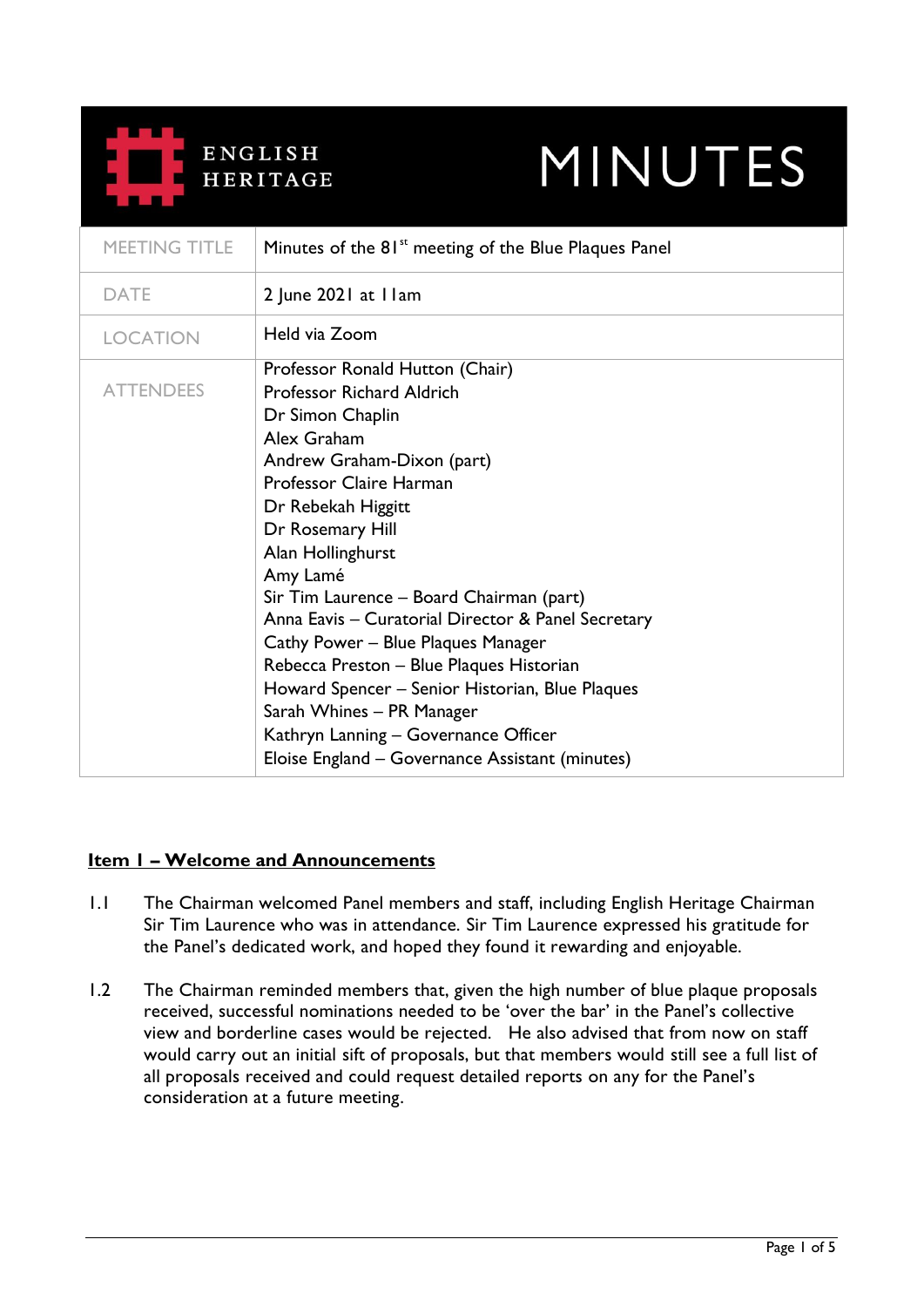# **Item 2 – Apologies and declarations of interest**

- 2.1 Apologies were noted from Emily Gee, Mihir Bose, Jeremy Ashbee and Michael Murray-Fennell.
- 2.2 Amy Lamé noted that she had been cited in the preliminary report on The Gateways Club but in a capacity unrelated to the nomination. The Chairman confirmed that this did not constitute a conflict of interest and there was no need for her to refrain from taking part in the discussion on this item.

# **Item 3 – Minutes of the meeting held on 3 February 2021**

3.1 Agreed as a correct record.

# **Item 4 – Matters arising**

4.1 There were no matters arising.

# **Item 5 – Secretary's report (oral)**

- 5.1 Anna Eavis updated the panel on the following:
	- o Five instllations had taken place since the last meeting for Dame Kathleen Lonsdale, Arthur Ransome, Caroline Norton, John Osborne and Ardaseer Cursetjee Wadia. Media coverage had been very positive. Panel members were invited to attend the unveiling for Jean Muir on 28<sup>th</sup> June at 11.45.
	- o Following further correspondence with his biographer, it was agreed that the inscription on the plaque to Sir Hersch Lauterpacht should be altered to read: "An *architect* of modern international law and human rights lived here"
	- o Panel membership would be boosted in coming months by the very welcome reappointment of Gus Casely-Hayford and, as part of EH's commitment to youth participation and involvement in decision-making, it was also proposed to appoint a young person to the Panel for a period of 12 months.
	- $\circ$  The BAME working group met on 9<sup>th</sup> February and were informed of progress made.
	- o More profiles to existing blue holders have been added to English Heritage website. There is also now [a page on the website](https://www.english-heritage.org.uk/visit/blue-plaques/blue-plaque-stories/eugenics/) which discusses the links of some plaque holders to the Eugenics Society and contextualises their commemoration within the scheme.
	- o Steve Martin, member of the BAME working group, Howard Spencer, and Panel Members Rosemary Hill and Rebekah Higgitt had worked with Young Producers within the Shout Out Loud programme to create a short film entitled *Plaque to the Future.* Anna thanked staff and Panel members for their help on this project, particularly Rosemary and Rebecca's contributions to *[Plaque Stage Pass](https://www.youtube.com/watch?v=PpEhYwXlyMw&t=257s)* behind-the-scenes episodes.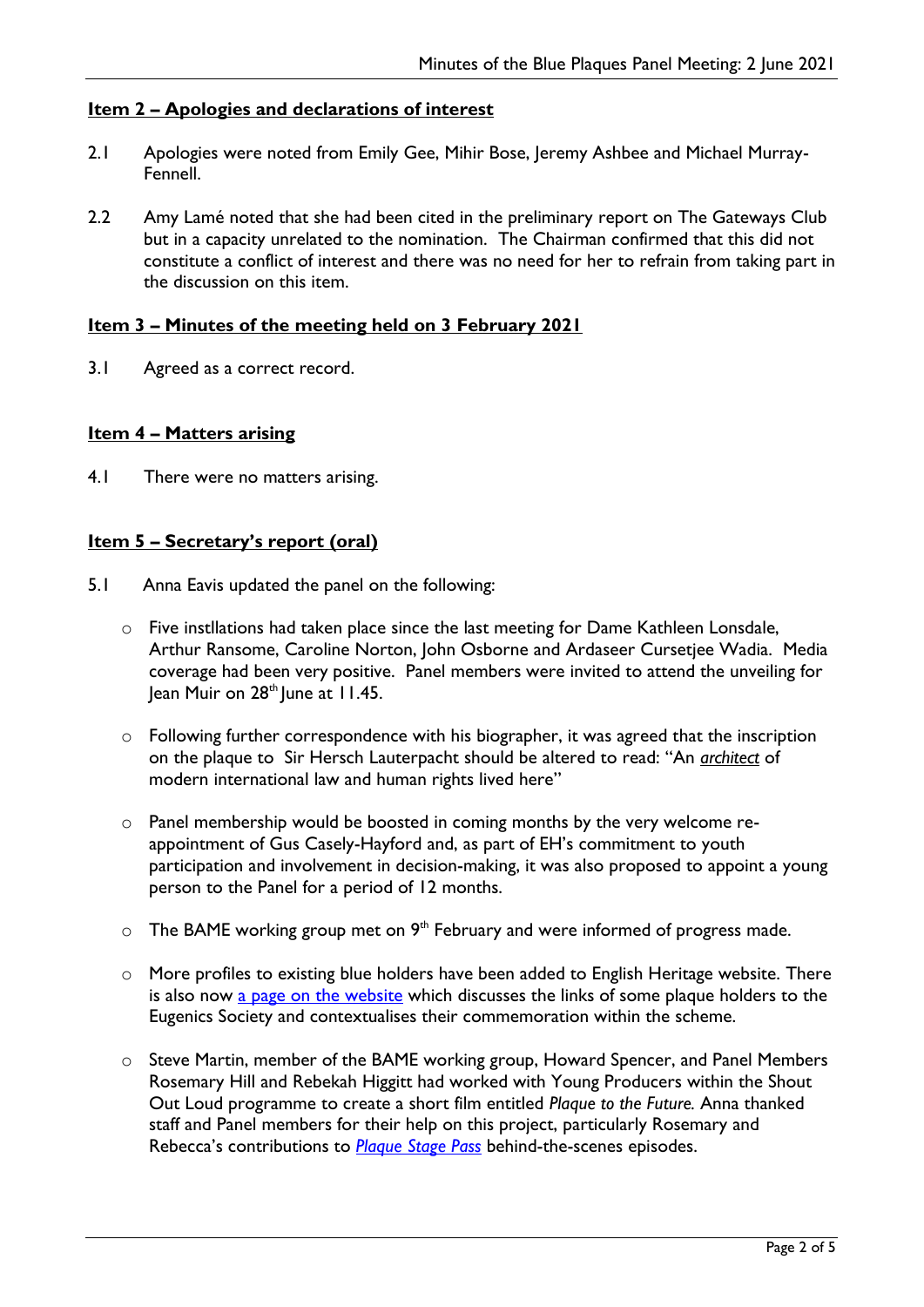o The second edition of *The English Heritage Guide to London's Blue Plaques* had now sold over 1400 copies, and would be released in the US in August 2021. The Commercial team was also working on other products related to the scheme, including a scratch-off map of prominent plaques around London.

# **Item 6 – PR Update**

6.1 The Panel noted the PR Update.

# **Item 7 – Blue Plaques Programme - Progress Report**

7.1 The Panel noted the progress of the 2021 plaques programme.

#### **Item 8 – Criteria for the evaluation of Blue Plaque proposals**

8.1 Sir Tim Laurence suggested that clause (g) of the criteria be expanded to give further guidance on the nomination and shortlisting of buildings of historic significance.

#### **ACTION: Howard Spencer**

#### **Item 9 – Preliminary considerations**

9.1 Under its terms of reference, the Blue Plaques Panel advises English Heritage on the erection of Blue Plaques. The Panel considered 30 preliminary nominations as follows:

#### **Julia Margaret Cameron (1815 – 1879)**

The Panel's decision was to shortlist.

# **John Copley (1875 – 1950) and Ethel Gabain (1883 – 1950)**

The Panel's decision was not to shortlist.

#### **Jane Drew (1911 – 1996)**

The Panel deferred a decision until the next meeting.

#### **The Gateways Club (1930s – 1985)**

The Panel's decision was to shortlist.

#### **Jacques Groag (1903 – 1986) and Jacqueline Groag (1892 – 1962)**

The Panel's decision was not to shortlist.

#### **Frank Harcourt-Munning (1905 – 1985)**

The Panel's decision was not to shortlist.

#### **Margaret Huggins (1848 – 1915)**

The Panel's decision was not to shortlist.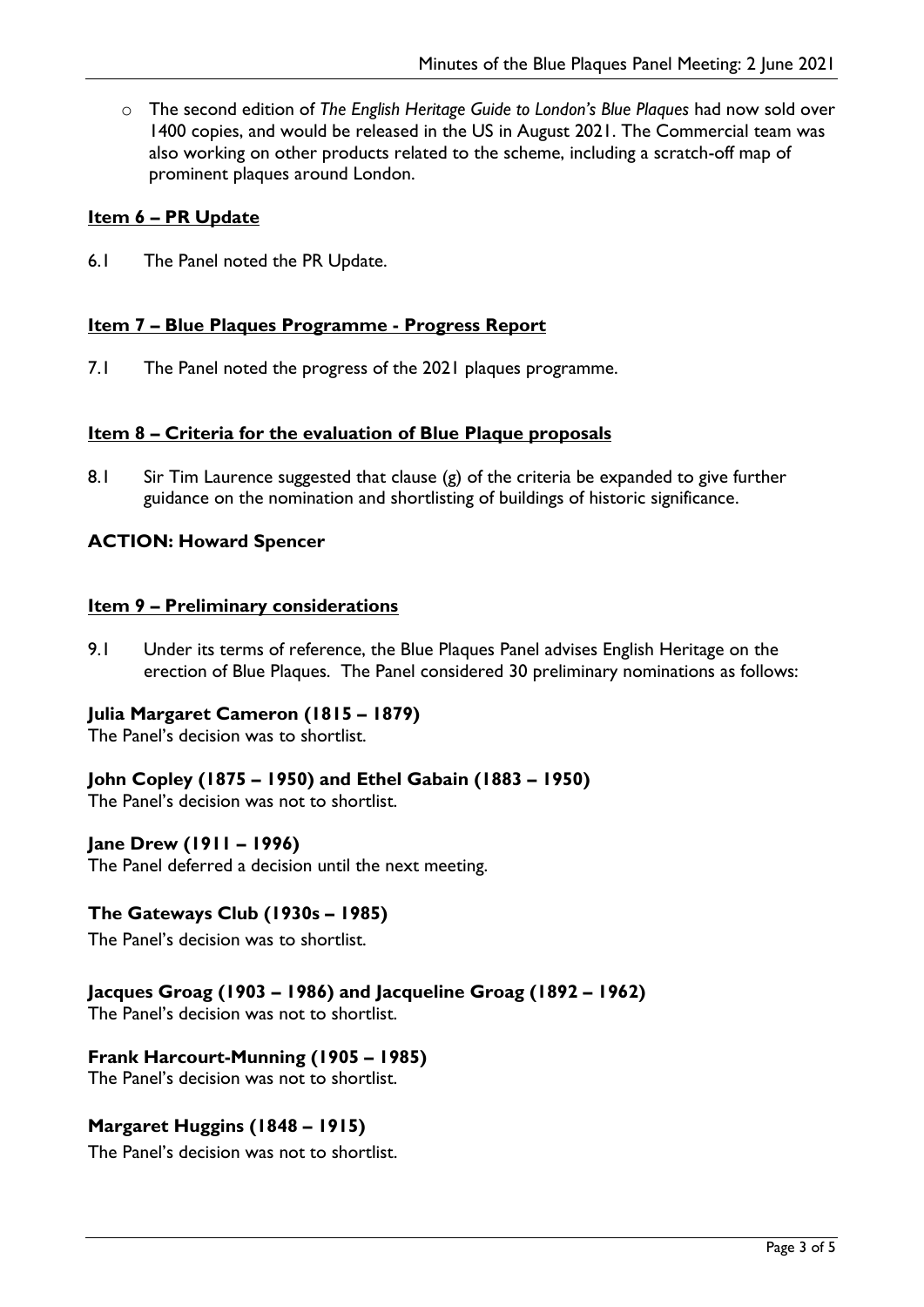# **Ben Lyon (1901 – 1979) and Bebe Daniels (1901 – 1971)**

The Panel's decision was not to shortlist.

**Una Marson (1905 – 1965)** The Panel's decision was to shortlist.

**John Newlands (1837 – 1898)** The Panel's decision was not to shortlist.

**Patrick O'Brian (1914 – 2000)** The Panel's decision was not to shortlist but to allow the case to be reviewed in 5 years.

**The Pioneer Club (c.1892 – 1939)** The Panel's decision was not to shortlist.

**Oliver Reed (1948 – 1999)** The Panel's decision was not to shortlist.

**Kathleen Easmon Simango (1891 – 1924)** The Panel's decision was not to shortlist.

**Violet Trefusis (1894 – 1972)** The Panel's decision was not to shortlist.

**Harriette Wilson (1786 – 1845)** The Panel's decision was to shortlist.

**Arthur Wontner, formerly Smith (1875 – 1960) and Sir Hugh Wontner (1908 – 1992)** The Panel's decision was not to shortlist.

**Herbert Plumer, later Viscount Plumer (1857 – 1932)** The Panel's decision was not to shortlist.

**Brian Jones (1942 – 1969)** The Panel's decision was not to shortlist.

**Joseph Hunter (1783 – 1861)** The Panel's decision was not to shortlist.

**Olive Edis (1876 – 1955)** The Panel's decision was not to shortlist.

**Nellie Roberts (1872 – 1959)** The Panel's decision was not to shortlist.

**Frances l'Anson (1766 – 1795)** The Panel's decision was not to shortlist.

**Charles Speirs (1873 – 1966)** The Panel's decision was not to shortlist.